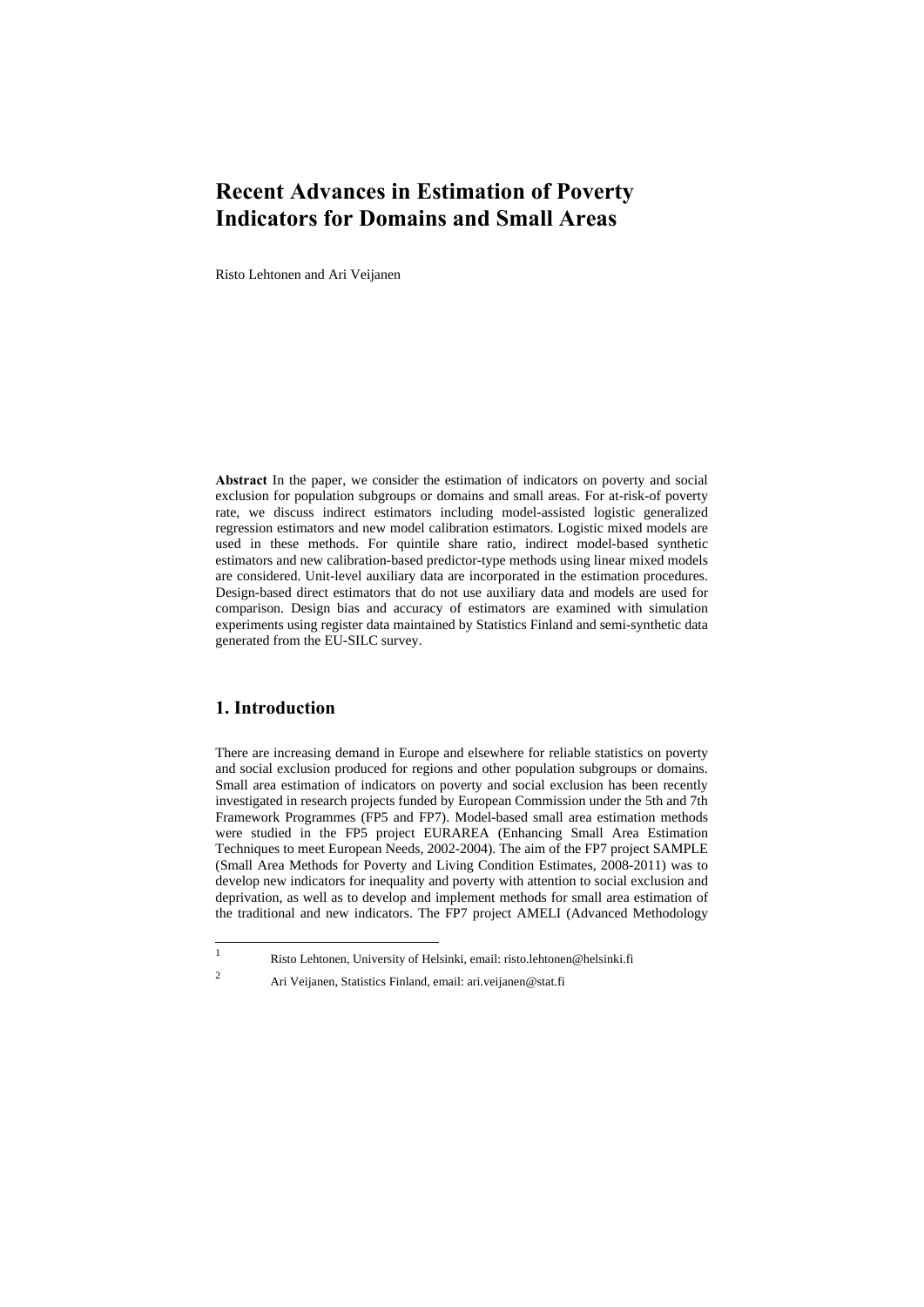for European Laeken Indicators, 2008-2011) included several specialized sub-projects (work packages) and covered a wide range of topics on poverty, social exclusion and social cohesion. Conceptual background, indicator construction and measurement and estimation of indicators on poverty and social exclusion were discussed (Münnich et al., 2011). A sub-project concentrated on small area estimation methods of selected poverty indicators (Lehtonen et al., 2011).

Indicators on poverty and social exclusion investigated in AMELI included at-riskof poverty rate, relative median at-risk-of poverty gap, quintile share ratio and the Gini coefficient. In this paper, we discuss the methods for small area estimation of poverty rate and quintile share ratio introduced in Lehtonen et al. (2011) and developed further in Veijanen and Lehtonen (2011) and Lehtonen and Veijanen (2012). Unit-level auxiliary data are incorporated in the estimation procedures. Design-based direct estimators that do not use auxiliary data and models are used for comparison. Design bias and accuracy of estimators are examined with design-based simulation experiments using register data maintained by Statistics Finland and semi-synthetic data generated from the EU-wide SILC survey (Statistics on income and living conditions).

The paper is organized as follows. Estimation for poverty rate is examined in Section 2. Methods for quintile share ratio are discussed in Section 3.

#### **2. Estimation of poverty rate for regions**

For poverty rate, we discuss indirect estimators including model-assisted logistic generalized regression estimators (Lehtonen and Veijanen, 1998; Lehtonen, Särndal and Veijanen, 2003, 2005; Lehtonen and Veijanen 2009) and new model calibration estimators (Lehtonen et al., 2011; Lehtonen and Veijanen, 2012). Logistic mixed models are used in these methods.

In classical *model-free calibration* (Deville and Särndal, 1992; Särndal, 2007), a calibration equation is imposed: the weighted sample totals of auxiliary variables reproduce the known population totals. In *model calibration* introduced by Wu and Sitter (2001), a model is first fitted to the sample. Calibration weights are determined using the fitted values instead of the original auxiliary variables: the weighted sample total of fitted values reproduces the population total of predictions. Our calibration equations for domain estimation specify that the weighted total of fitted values over a subgroup of the sample equals the sum of predictions over the corresponding population subgroup.

A model calibration procedure for domain estimation consists of two phases, the *modelling phase* and *the calibration phase*. There is much flexibility in both phases. We have chosen a mixed model formulation involving components that account for spatial heterogeneity in the population. The predictions calculated in the modelling phase are used in the calibration phase when constructing calibration equation and a calibrated domain estimator. Calibration can be defined at the population level, at the domain level or at an intermediate level, for example at a regional level (neighbourhood) that contains the domain of interest. Further, in the construction of the calibrated domain estimator, a "semi-direct" approach involves using observations only from the domain of interest, whereas in a "semi-indirect" approach, also observations outside the domain of interest are included.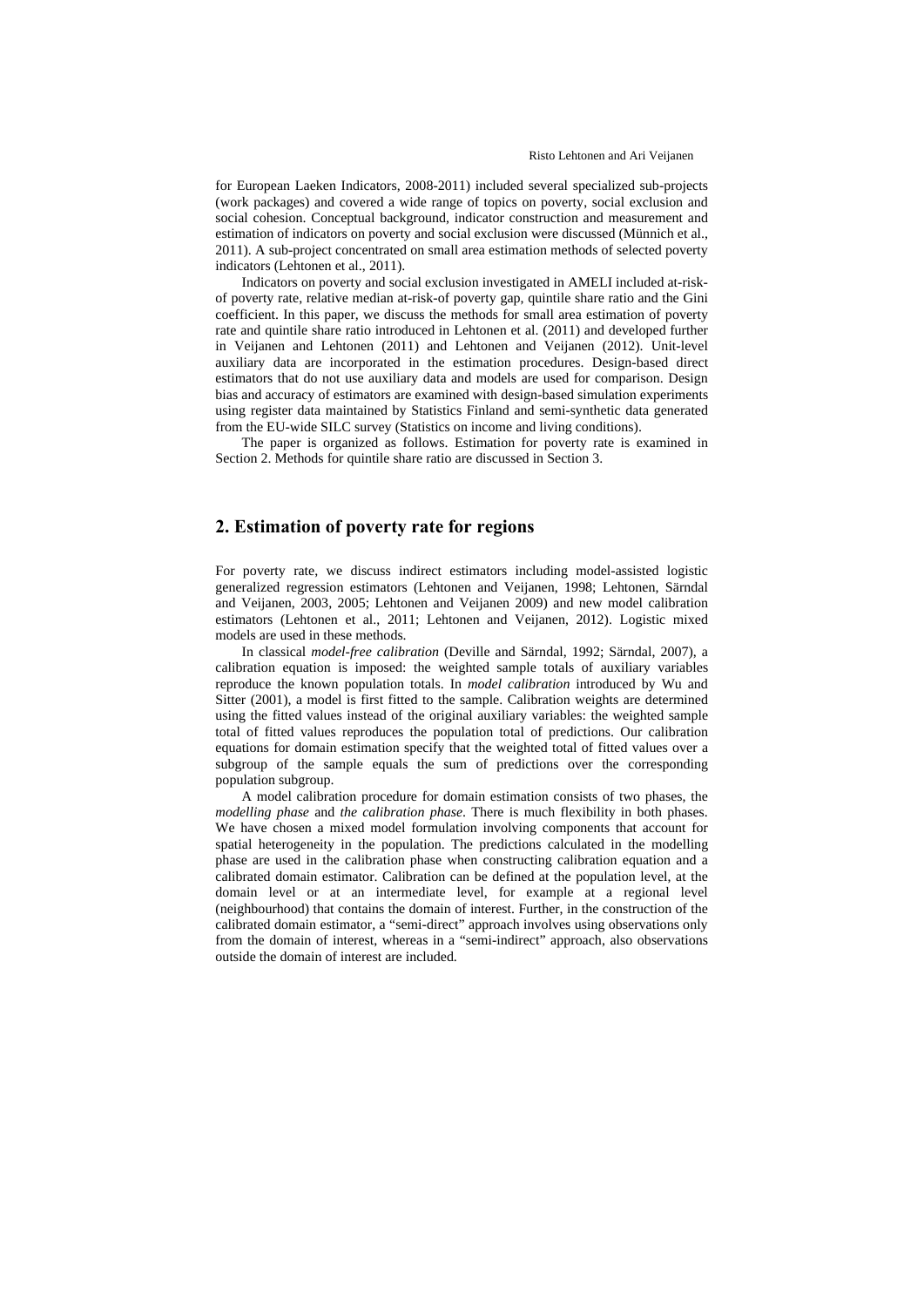The finite population is denoted  $U = \{1, 2, ..., k, ..., N\}$ , where *k* refers to the label of population element. A *domain*  $U_d$  is a subset of  $U$  such as a regional population. The number of units in the domain is denoted by  $N<sub>d</sub>$ . In sample *s*, the corresponding subset is defined as  $s_d = U_d \cap s$ ; it has  $n_d$  observations. The domains are of unplanned type. Inclusion probabilities are  $\pi_k$  and design weights are  $a_k = 1/\pi_k$ .

In order to account for possible differences between regions, a mixed model incorporates domain-specific random effects  $u_d \sim N(0, \sigma_u^2)$  for domain  $U_d$ , or regional random effects  $u_r \sim N(0, \sigma_u^2)$  for region  $U_r$ , where  $U_d \subset U_r$ . We next consider the case of  $u_d$ . For a binary *y*-variable, a logistic mixed model is of the form

$$
E_m(y_k | u_d) = P\{y_k = 1 | u_d; \beta\} = \frac{\exp(\mathbf{x}_k'\beta + u_d)}{1 + \exp(\mathbf{x}_k'\beta + u_d)},
$$

where  $\mathbf{x}_k$  is a known vector value for every  $k \in U$  and  $\boldsymbol{\beta}$  is a vector of fixed effects common for all domains. The parameters **β** and  $\sigma_{u_a}^2$  are first estimated from the data, and estimates  $\hat{u}_d$  of the random effects  $u_d$  are then calculated. Predictions  $\hat{y}_k = P\{y_k = 1 | \hat{u}_d; \hat{\beta}\}\$ are calculated for every  $k \in U$ .

The domain total of a study variable *y* is defined by

$$
t_d = \sum_{k \in U_d} y_k \tag{1}
$$

where  $y_k$  denotes the value of the study variable for element *k*. *Horvitz-Thompson (HT) estimator* of domain total (1) is a direct estimator as it only involves observations from the domain of interest:

$$
\hat{t}_d = \sum_{k \in s_d} a_k y_k. \tag{2}
$$

The estimator is design unbiased but it can have large variance, especially for small domains. HT does not incorporate any auxiliary data.

*Generalized regression (GREG) estimators* (Särndal et al., 1992; Lehtonen and Veijanen, 2009) are assisted by a model fitted to the sample. By choosing different models we obtain a family of GREG estimators with same form but different predicted values (Lehtonen et al., 2003, 2005). Ordinary GREG estimator

$$
\hat{t}_{d;GREG} = \sum_{k \in U_d} \hat{y}_k + \sum_{k \in s_d} a_k (y_k - \hat{y}_k)
$$
\n(3)

incorporating a linear fixed-effects regression model is often used to estimate domain totals (1) of a continuous study variable. For a binary or polytomous response variable, a logistic model formulation is often chosen. LGREG (logistic GREG; Lehtonen and Veijanen, 1998) estimates the frequency  $f_d$  of a class *C* in each domain. A logistic regression model is fitted to indicators  $v_k = I\{y_k \in C\}$ ,  $k \in s$ , using the design weights. In the MLGREG estimator (Lehtonen et al. 2005), we use a logistic mixed model for (4) involving fitted values  $\hat{p}_k = P\{v_k = 1 | \hat{\mathbf{u}}_d; \mathbf{x}_k, \hat{\boldsymbol{\beta}}\}\$ . The random effects are associated with domains  $U_d$  or with larger regions  $U_r$ . The MLGREG estimator of the class frequency in  $U_d$  is

$$
\hat{f}_{d;MLGREG} = \sum_{k \in U_d} \hat{p}_k + \sum_{k \in s_d} a_k (v_k - \hat{p}_k).
$$
 (4)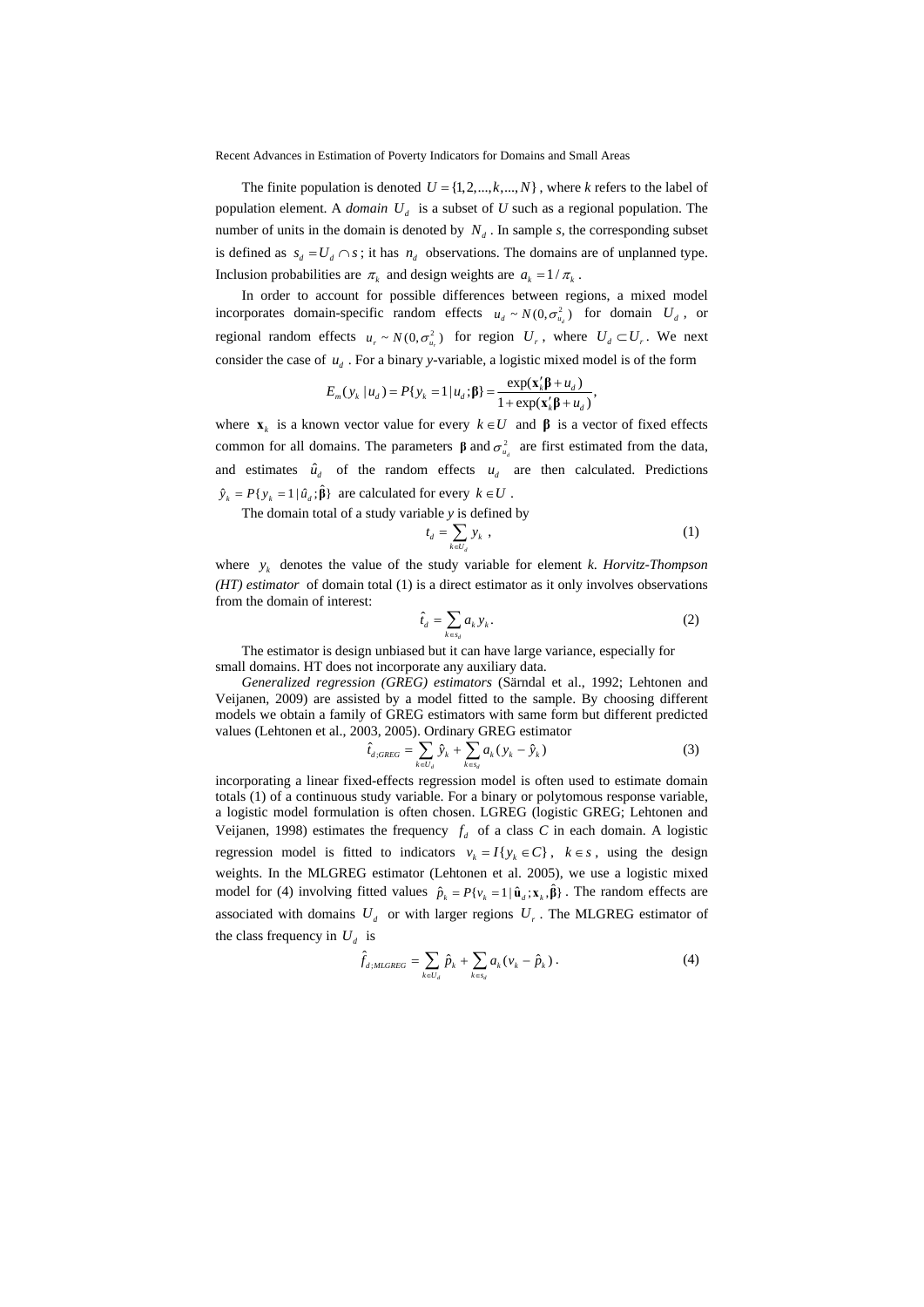The calculation of  $\hat{p}_k$  for all  $k \in U_d$ ,  $d = 1,..., D$  requires access to unit-level population data on auxiliary variables.

In population level calibration (Wu and Sitter, 2001), the weights must satisfy calibration equation

$$
\sum_{i \in S} w_i z_i = \sum_{i \in U} z_i = \left( N, \sum_{i \in U} \hat{y}_i \right),\tag{5}
$$

where  $z_i = (1, \hat{y}_i)'$ . Using the technique of Lagrange multiplier ( $\lambda$ ), we minimize

$$
\sum_{k \in S} \frac{(w_k - a_k)^2}{a_k} - \lambda' \left( \sum_{i \in S} w_i z_i - \sum_{i \in U} z_i \right)
$$

subject to the conditions  $(5)$ . The equation is minimized by weights

$$
w_k(\lambda) = a_k \left(1 + \lambda' z_k\right),\tag{6}
$$

where 1  $\mathcal{X}' = \left( \sum_{i \in U} z_i - \sum_{i \in s} a_i z_i \right) \left( \sum_{i \in s} a_i z_i z_i \right)$ −  $\label{eq:z} \boldsymbol{\zeta}^\prime = \left(\sum_{i \in U} \boldsymbol{z}_i - \sum_{i \in s} \boldsymbol{a}_i \boldsymbol{z}_i\right)^\prime \left(\sum_{i \in s} \boldsymbol{a}_i \boldsymbol{z}_i \boldsymbol{z}_i^\prime\right)^{-1}.$ 

In domain estimation, these weights are applied over a domain: the estimator is  $\hat{f}_{d}$ ;

$$
\hat{f}_{d;pop} = \sum_{k \in s_d} w_k y_k \tag{7}
$$

A straightforward generalization of the population-level calibration equation is a domain-level calibration equation

$$
\sum_{i \in s_d} w_{di} z_i = \sum_{i \in U_d} z_i = \left( N_d \sum_{i \in U_d} \hat{y}_i \right), \tag{8}
$$

where the weights  $w_{di}$  are specific to the domain. From (8) we see that the domain sizes must be known. We minimize

$$
\sum_{k \in s_d} \frac{(w_{dk} - a_k)^2}{a_k} - \lambda'_d \left( \sum_{i \in s_d} w_{di} z_i - \sum_{i \in U_d} z_i \right)
$$

subject to (8). The solution is  $w_{dk} = w_k(\lambda_d)$ , defined by (6) for

$$
\lambda'_d = \left(\sum_{i \in U_d} z_i - \sum_{i \in s_d} a_i z_i\right)' \left(\sum_{i \in s_d} a_i z_i z'_i\right)^{-1}.
$$

The domain estimator is then a weighted domain sum

$$
\hat{f}_{d;s} = \sum_{k \in s_d} w_{dk} y_k . \qquad (9)
$$

We call this estimator "semi-direct", as the sum only contains y-observations from the domain of interest. It is not a direct estimator, however, as the weights are determined by a model that is fitted to the whole sample. Various semi-direct calibration estimators are possible; see Lehtonen and Veijanen (2012).

We introduce next various new "semi-indirect" estimators. They are weighted sums over a set that is larger than the domain of interest. Our goal is to "borrow strength" from other domains, in an attempt to reduce mean squared error. A semiindirect domain estimator incorporates whole sample, an enclosing aggregate of regions in a hierarchy of regions or the set of neighbouring domains, including the domain itself. A neighbourhood of a region comprises regions that share a common border with the specified region or regions with centre closer than a given distance threshold. In a semi-indirect estimator, we use supersets  $C_d \supset U_d$  of domains with corresponding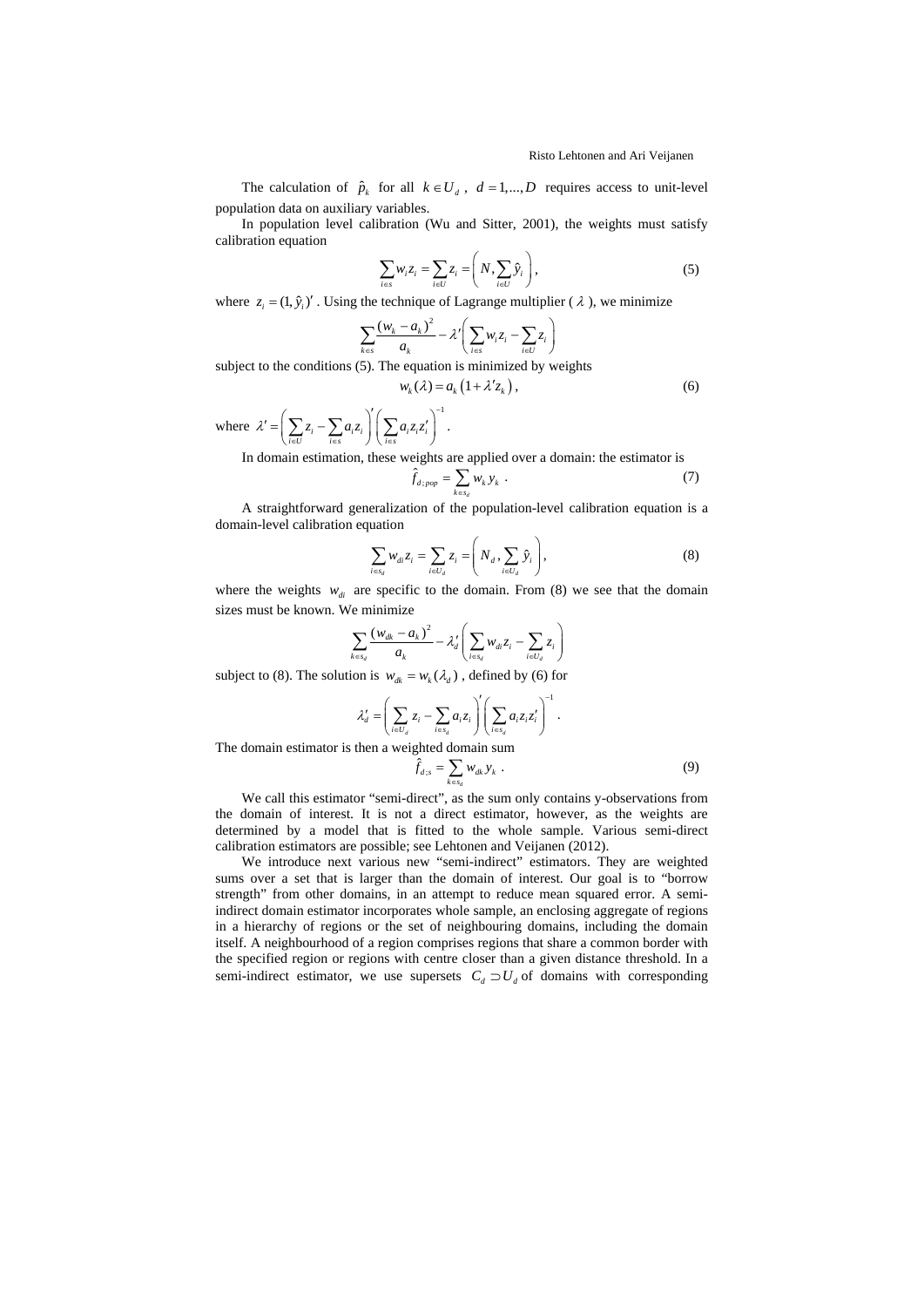sample subsets  $r_a = C_a \cap s$ . In our simulations the supersets are composed of domains. We define the domain estimator as a weighted sum of all observations in  $r_d$ :

$$
\hat{f}_{d:r} = \sum_{k \in r_d} w_{dk} y_k
$$
\n(10)

The calibration equation is

$$
\sum_{i \in r_d} w_{di} z_i = \sum_{i \in U_d} z_i \tag{11}
$$

Note that the sum on the left side of (11) extends over  $r_d$  which corresponds to population subset  $C_d$ , a larger set than  $U_d$  on the right side of the equation. We have required that the weights  $w_{dk}$  are close to weights  $a_k$  in the domain and close to zero outside the domain. The weights minimize

$$
\sum_{k \in r_d} \frac{(w_{dk} - I_{dk} a_k)^2}{a_k}
$$

where  $I_{dk} = I\{k \in s_d\}$ , subject to the calibration equations (11) when

$$
w_{dk}=I_{dk}a_k+\lambda'_da_kz_k\,;\quad \lambda'_d=\left(\sum_{i\in U_d}z_i-\sum_{i\in r_d}I_{di}a_iz_i\right)' \left(\sum_{i\in r_d}a_iz_iz_i'\right)^{-1}.
$$

Variance estimation of GREG estimators can be handled analytically (Lehtonen and Veijanen, 2009) but there is not yet theory of variance estimation of model calibration estimators for domains, so bootstrap is recommended (Gershunskaya et al., 2009).

*At-risk-of-poverty rate* is the proportion of poor people in a domain with equivalized income at or below the poverty line *t*. Our goal is to estimate  $(1/N_a)$   $\sum I{y_k} \le 0.6M$  $R_d = (1/N_d) \sum_{k \in U_d} I\{y_k \le 0.6M\}$ . An estimate  $\hat{M}$  of reference median income *M* is

obtained from the HT estimated distribution function  $\hat{F}_U(t) = (1/\hat{N}) \sum_{k \in s} a_k I\{y_k \le t\}$ . The

distribution function defined in domain  $U_d$  is estimated by HT:  $\hat{F}_d(t) = (1 / \hat{N}_d) \sum a_i I\{y_i \leq t\}$  $\hat{F}_d(t) = (1/\hat{N}_d) \sum_{k \in s_d} a_k I\{y_k \le t\}$ , where  $\hat{N}_d = \sum_{k \in s_d} a_k$ .

Direct (default) *HT-CDF estimator* of poverty rate is

$$
\hat{r}_{d;HT} = \hat{F}_d(0.6\hat{M})\,. \tag{12}
$$

To estimate domain poverty rate by MLGREG or model calibration, we first estimate the domain total of a *poverty indicator*  $v_k = I\{y_k \le 0.6 \hat{M}\}\$ , which equals 1 for persons with income below or at the poverty line and 0 for others. The estimate of the domain total  $t_d$  is then divided by the known domain size  $N_d$  (or, its estimate  $\hat{N}_d$ ). For example, the MLGREG estimator of the poverty rate is

$$
\hat{r}_{d;MIGREG} = \hat{f}_{d;MIGREG} / N_d \,. \tag{13}
$$

For design-based simulation experiments, an artificial population of one million persons was constructed from real income data of Statistics Finland for seven NUTS level 3 regions in Western Finland. In the simulations,  $K = 1000$  samples of  $n = 5000$ persons were drawn with without-replacement probability proportional to size (PPS) sampling from the unit-level population. For PPS, an artificial size variable was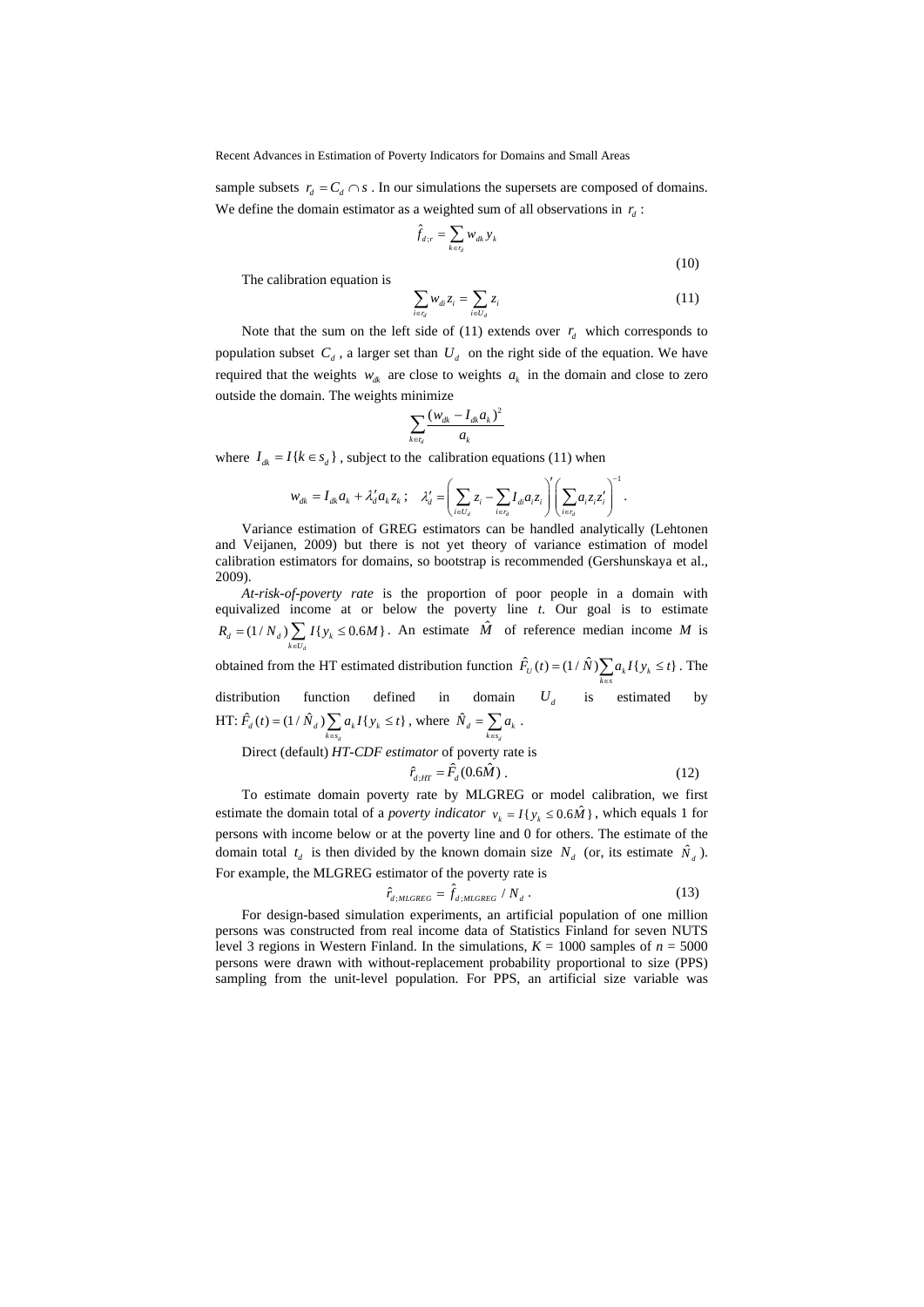generated as a function of the socio-economic status of household head. People with low income appear in samples with larger probability than people with large income.

Our models incorporated the following auxiliary variables: age class (0-15, 16-24, 25-49, 50-64, 65- years), gender with interactions with age class, socio-economic status of the household head (wage and salary earners, farmers, other entrepreneurs, pensioners, and others), and labour force status (employed, unemployed, and not in workforce). We created indicators for each class of a qualitative variable. As domains we used the 36 NUTS4 regions. The NUTS classification is hierarchical: each NUTS4 region is contained within a larger NUTS3 region.

The methods were nearly design unbiased by the construction principle (bias results not shown). The accuracy was measured by relative root mean squared error:

$$
RRMSE = \sqrt{\left(1/K\right)\sum_{k=1}^{K}(\hat{\theta}_{dk} - \theta_{d})^2 / \theta_{d}}.
$$

We present the averages of RRMSE over domain classes defined by expected domain sample size (Table 1): Minor (0-50 units), Medium-sized (50-100) and Major (100-) domains. The logistic mixed model contains regional random intercepts associated with NUTS4 regions. Design weights were incorporated into the model fitting.

All methods except calibration at population level outperformed the direct estimator. In small domains, MLGREG had slightly better accuracy than calibration methods. The choice of the model did not have much effect on most estimators.

**Table 1.** Mean relative root mean squared error (RRMSE) (%) of poverty rate estimators over domain size classes, under logistic mixed model formulation.

|                                            | Expected domain sample size |        |       |      |  |  |  |  |  |  |
|--------------------------------------------|-----------------------------|--------|-------|------|--|--|--|--|--|--|
| Estimator                                  | Minor                       | Medium | Major | All  |  |  |  |  |  |  |
| Direct                                     | 41.1                        | 28.9   | 18.0  | 26.7 |  |  |  |  |  |  |
| <b>MLGREG</b>                              | 39.6                        | 28.6   | 17.8  | 26.2 |  |  |  |  |  |  |
| Semi-indirect model calibration estimators |                             |        |       |      |  |  |  |  |  |  |
| SI-population                              | 39.7                        | 28.6   | 17.8  | 26.2 |  |  |  |  |  |  |
| SI-regional                                | 39.7                        | 28.5   | 17.8  | 26.2 |  |  |  |  |  |  |
| SI-spatial                                 | 39.7                        | 28.6   | 17.8  | 26.2 |  |  |  |  |  |  |

#### **3. Estimation of quintile share ratio for regions**

In an indirect model-based predictor-type estimator for quintile share ratio (QSR) based on unit-level auxiliary data, predictions obtained from a linear mixed model are plugged into the formula of QSR defined at the population level. The estimator is expected to have small variance but as a model-based estimator, it can suffer from serious design bias. To decrease design bias, we define a transformation that brings the percentiles of transformed predictions closer to the percentiles of sample values (Veijanen and Lehtonen, 2011). To account for domain differences, a linear mixed model incorporates domain-specific random effects  $u_a \sim N(0, \sigma_u^2)$ . The model is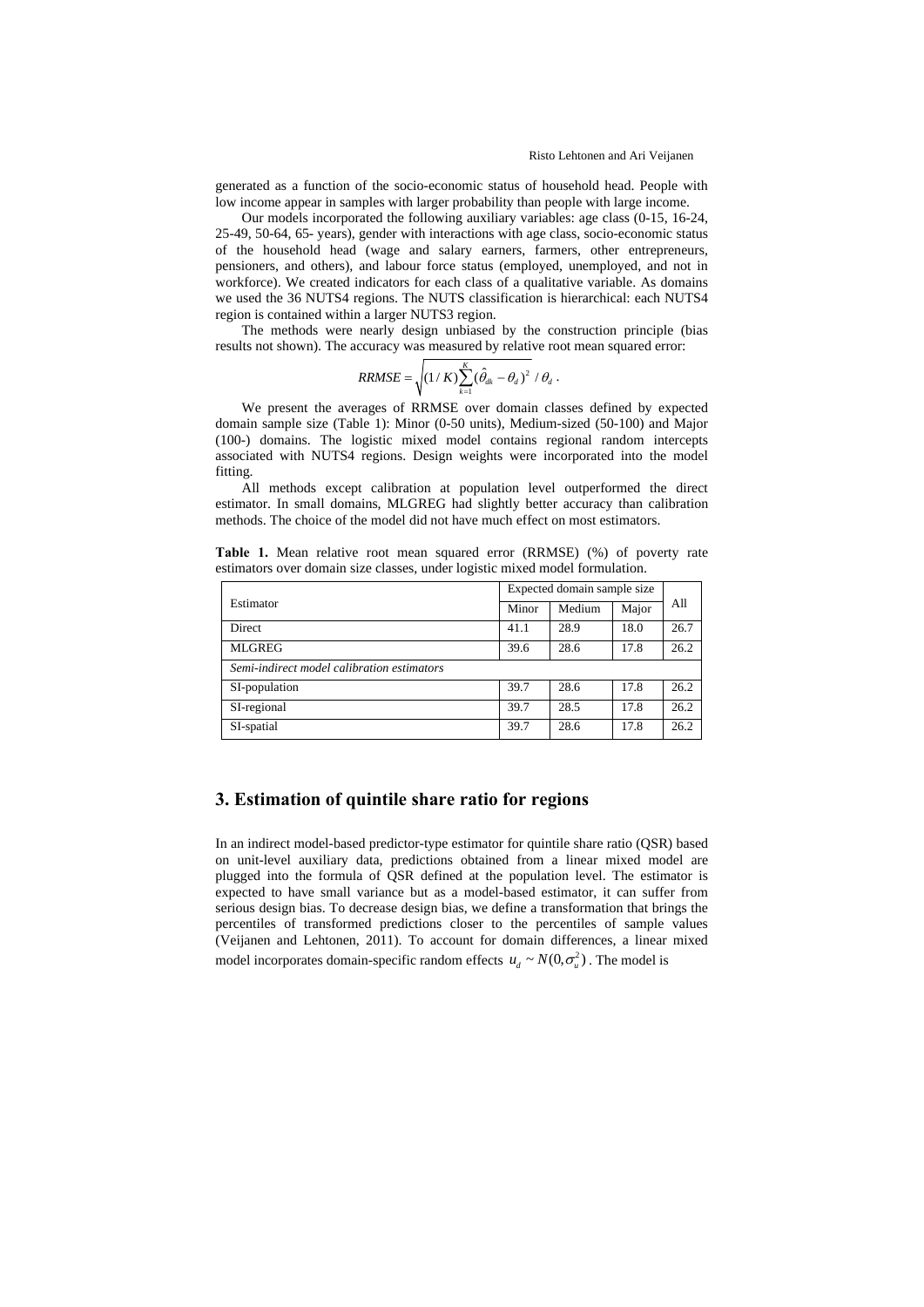$$
Y_k = \mathbf{x}_k' \mathbf{\beta} + u_d + \varepsilon_k, k \in U_d, \ \varepsilon_k \sim N(0, \sigma^2) .
$$

The random effects may also be associated with aggregates of domains. The parameters **β**,  $\sigma^2$  and  $\sigma^2$  are first estimated from the data by using ML or REML methods, and the values of the random effects are then predicted. This yields predictions  $\hat{y}_k = \mathbf{x}'_k \hat{\boldsymbol{\beta}} + \hat{u}_d$ ,  $k \in U_d$ .

QSR compares the average equivalized incomes in the poorest and the richest quintile. Each quintile contains 20 % of people; in the design-based case accounting for 20 % of design weights. The *default* (direct) *estimators* of the first (S20) and the fifth quintile average (S80) are Hájek estimators. The direct quintile share estimate is the ratio of S20 to S80. The predictor-type estimator of quintile share in a domain is the ratio of averages of predictions in the first and fifth quintiles.

Linear mixed model is fitted to  $z_k = \log(y_k + 1)$  and the fitted values  $\hat{z}_k$  are backtransformed to  $\hat{y}_k = \exp(\hat{z}_k) - 1$ . We correct for bias and spread of predictions by a nonlinear transformation that brings the distribution of predictions closer to the distribution of observed values  $y_k$  ( $k \in s_d$ ) in terms of percentiles, denoted by  $\hat{p}_{cd}$  and  $p_{cd}$ , respectively. The percentiles  $p_{cd}$  of sample values are obtained from the estimated CDF  $\hat{F}_{HT,d}(y) = (1/\hat{N}_d) \sum_{k \in s_d} a_k I\{y_k \leq y\}$ . Our goal is to obtain transformed

predictions  $\tilde{y}_k = e^{\alpha_d} \hat{y}_k^{\gamma}$  whose percentiles, denoted  $\tilde{p}_{cd}$ , are close to  $p_{cd}$  on logarithmic scale. To avoid unstable estimates in the smallest domains, we pooled the percentile data from all domains and minimized

$$
\sum_{d} \sum_{c=1}^{C} \left( \log \left( \tilde{p}_{cd} \right) - \log \left( p_{cd} \right) \right)^2 = \sum_{d} \sum_{c=1}^{C} \left( \alpha_d + \gamma \log \left( \hat{p}_{cd} \right) - \log \left( p_{cd} \right) \right)^2,
$$

where *C* = 99. The *percentile-adjusted*, or *p-adjusted*, predictions involve OLS estimates of parameters  $\alpha_d$  and  $\gamma$ :

$$
\log(\tilde{y}_k) = \hat{\alpha}_d + \hat{\gamma} \log(\hat{y}_k) \left( k \in U_d \right). \tag{14}
$$

The transformation (14) was applied only to the positive predictions, with percentiles  $\hat{p}_{cd}$  and  $p_{cd}$  calculated from positive predictions and sample values.

In simulation experiments we used a semi-synthetic data set of about ten million persons, constructed from SILC data sets (Alfons et al., 2011) to mimic the regional and demographic variation of income statistics in the EU. We applied SRSWOR  $(n =$ 2000). As domains we used 40 regions. The domains were classified to minor, medium and major domains by expected sample size with class boundaries at 45 and 55 units. Our models fitted to equivalized income variable incorporated age class and gender with interactions, attained education level (ISCED), activity (working, unemployed, retired, or otherwise inactive) and degree of urbanisation of residence (three classes). The mixed models with random intercepts associated with regions, were fitted using ML.  $K = 1000$  samples were drawn. Design bias and accuracy were assessed by

absolute relative bias  $ARB = |(1/K)\sum_{k=1}^{K} (\hat{\theta}_{ak} - \theta_{d})|$  $ARB = |(1/K)\sum_{k=1}^K (\hat{\theta}_{ak} - \theta_d) |/\theta_d$  and RRMSE (see Section 2).

Accuracy of the new p-adjusted predictor was much better than that of the default (direct) estimator, in all domain size classes (Table 2). However, the estimator was still design biased, especially in small domains, and the bias was somewhat larger than that